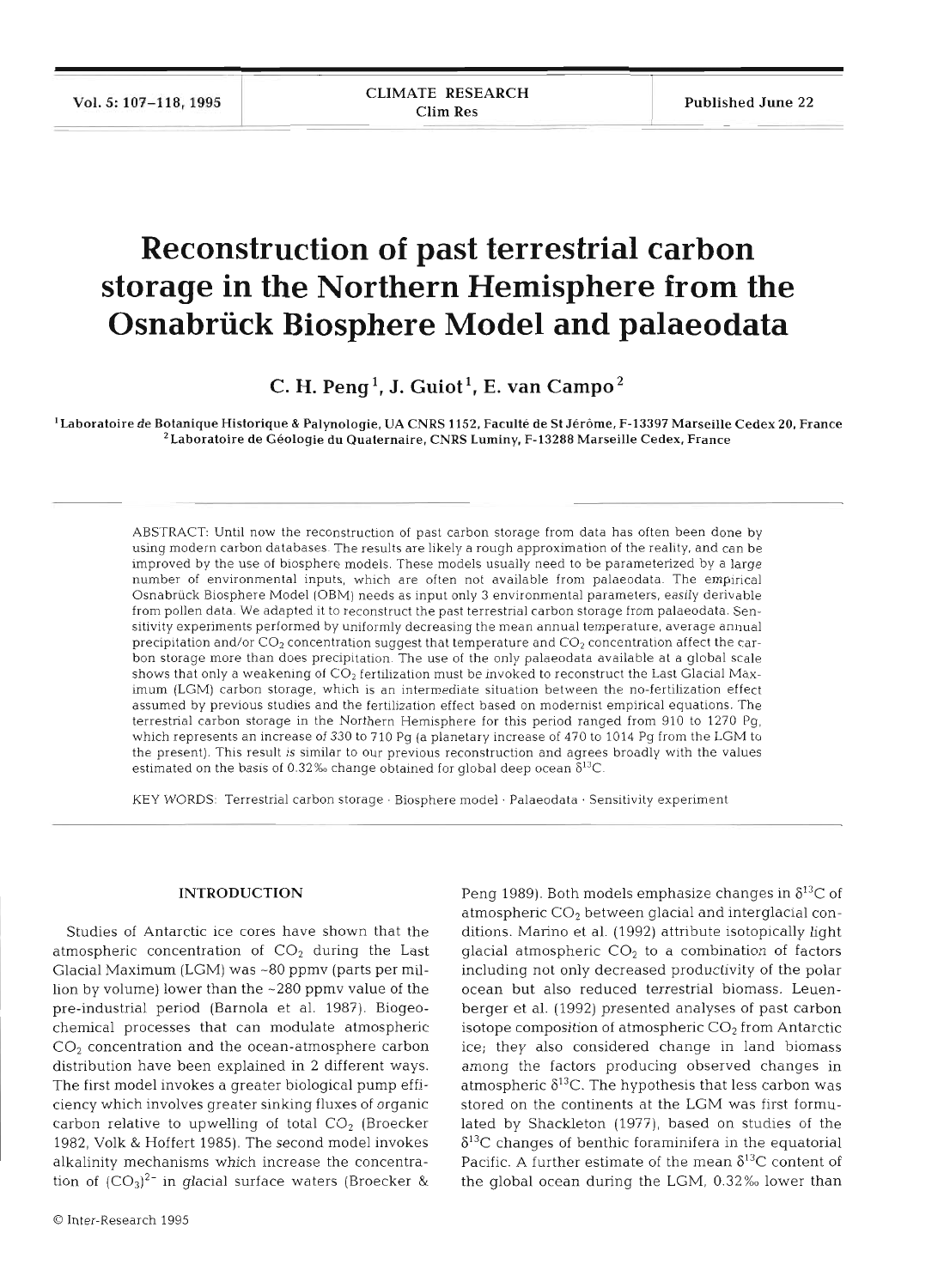today, suggests there has been a 400 to 500 Pg postglacial increase in the level of terrestrial carbon storage (Duplessy et al. 1988).

A great effort has been made to reconstruct the LGM terrestrial carbon budget. Simulations using atmospheric general circulation models (AGCMs) and various bioclimatic approaches yielded estimates for post-LGM increases varying from  $\pm 50$  Pg (Prentice & Fung 1990) to 300 Pg (Friedlingstein et al. 1992). A 300 to 700 Pg range was recently obtained by Prentice et al. (in press), who used a global biome model (Prentice et al. 1992) derived from modern climate data (Leemans & Cramer 1991), and the Hamburg AGCM simulations for the LGM and for today. The first estimate of post-LGM increase based on land data, 1350 Pg, was given by Adams et al. (1990), who used continental palaeodata to produce a global map of LGM vegetation. A second estimate of terrestrial carbon storage was produced by Van Campo et al. (1993) using modern and LGM CLIMAP (Climate/Long Range Investigation Mapping and Prediction) compilations of both land and sea surface conditions. This new estimate indicates an increase of 715 Pg (range 430 to 930 Pg) from the LGM to the present, which is more consistent with both the Prentice et al. (in press) modelling results and the ocean-based approach.

All the available model- or data-based estimates suffer severe limitations. They imply not only an equilibrium state between the vegetation, soil and climate, but also carbon densities for each ecosystem similar to modern values. Possible low-fertilization effects of low atmospheric  $CO<sub>2</sub>$  concentration on the net primary production cannot be taken into account. Therefore, the combined use of palaeodata (Peterson et al. 1979, CLIMAP Project Members 1981, Frenzel et al. 1992) and of a biosphere carbon cycle model is required to reconstruct the dynamics of vegetation and soil carbon storage under changing global boundary conditions.

On the basis of the underlying processes of photosynthesis, respiration, transpiration, nitrogen cycling and carbon-nitrogen feedbacks, several terrestrial biogeochemical models have been recently developed to estimate the dynamics of terrestrial ecosystem production, biomass and soil organic matter at regional and global scales (Raich et al. 1991, McGuire et al. 1992, Melillo et al. 1993. Parton et al. 1993, Potter et al. 1993). But these process-based terrestrial biogeochemical models are difficult to use for investigating the glacial terrestrial carbon budget, because: (1) the complexity of interactions among terrestrial biogeochemical processes during the glacial-interglacial is poorly understood, and (2) few data sets are available to parameterize these models. The Osnabriick Biosphere Model (OBM) (Esser 1987, 1991) contains more empirical relationships than process-based equations, but needs

only a few input parameters, which can be easily calculated from the available palaeodata. Moreover, it improves estimates of the carbon density of the various ecosystems. For these reasons, it has been used to estimate past terrestrial carbon dynamics in response to past climatic changes (Peng et al. 1994, Esser & Lautenschlager 1993).

We present here an adapted version of the OBM developed by Esser (1987, 1991), which considers the *CO2* fertilization effect. LGM terrestrial carbon is estimated from temperature, precipitation and ecosystem distribution provided by palaeodata and not by AGCM simulation as in Esser & Lautenschlager (1993). Our results are compared with the CLIMAP-data-based estimate of Van Campo et al. (1993) and the AGCM simulation of Esser & Lautenschlager (1993) at the Northern Hemisphere scale.

# **MODEL AND DATA**

**The Osnabriick Biosphere Model.** We use a version of the OBM adapted to a  $0.5^{\circ}\times0.5^{\circ}$  grid. The model calculates the carbon fluxes and pools of the terrestrial biosphere depending on mean annual temperature, total annual precipitation and the atmospheric  $CO<sub>2</sub>$ concentration. A detailed description of the model construction and a discussion of its ability to be applied to present conditions can be found in the original papers. Here we mainly highlight some important points and modifications introduced in this study.

The OBM model includes herbaceous and woody live biomass, litter from herbaceous and woody material, and soil organic carbon. The carbon fluxes are net primary production (NPP), allocation of assimilates to the compartment of live biomass, litter production, litter decomposition, soil organic carbon production, and soil organic carbon decomposition.

The NPP, which is the rate at which the vegetation in an ecosystem fixes carbon from the atmosphere (gross primary productivity) minus the rate at which it returns carbon to the atmosphere (plant respiration), represents the net carbon input from the atmosphere into the biosphere. The NPP calculated by OBM is an equilibrium prediction. The model assumes that vegetation changes in response to climatic change have been completed. The productivity share of the potential vegetation is basically limited either by temperature or precipitation and can be estimated by the MIAMI model (Lieth 1975), which is calibrated on 52 sites from North America, the Caribbean, Western Europe, Africa and Asia; it is modified by soil fertility  $(F_{\text{solid}})$  and by the  $CO<sub>2</sub>$  fertilization effect ( $F<sub>CO<sub>2</sub></sub>$ ) (Esser 1991).

The  $\mathrm{CO}_2$  fertilization effect is very important for understanding the glacial biospheric carbon budget.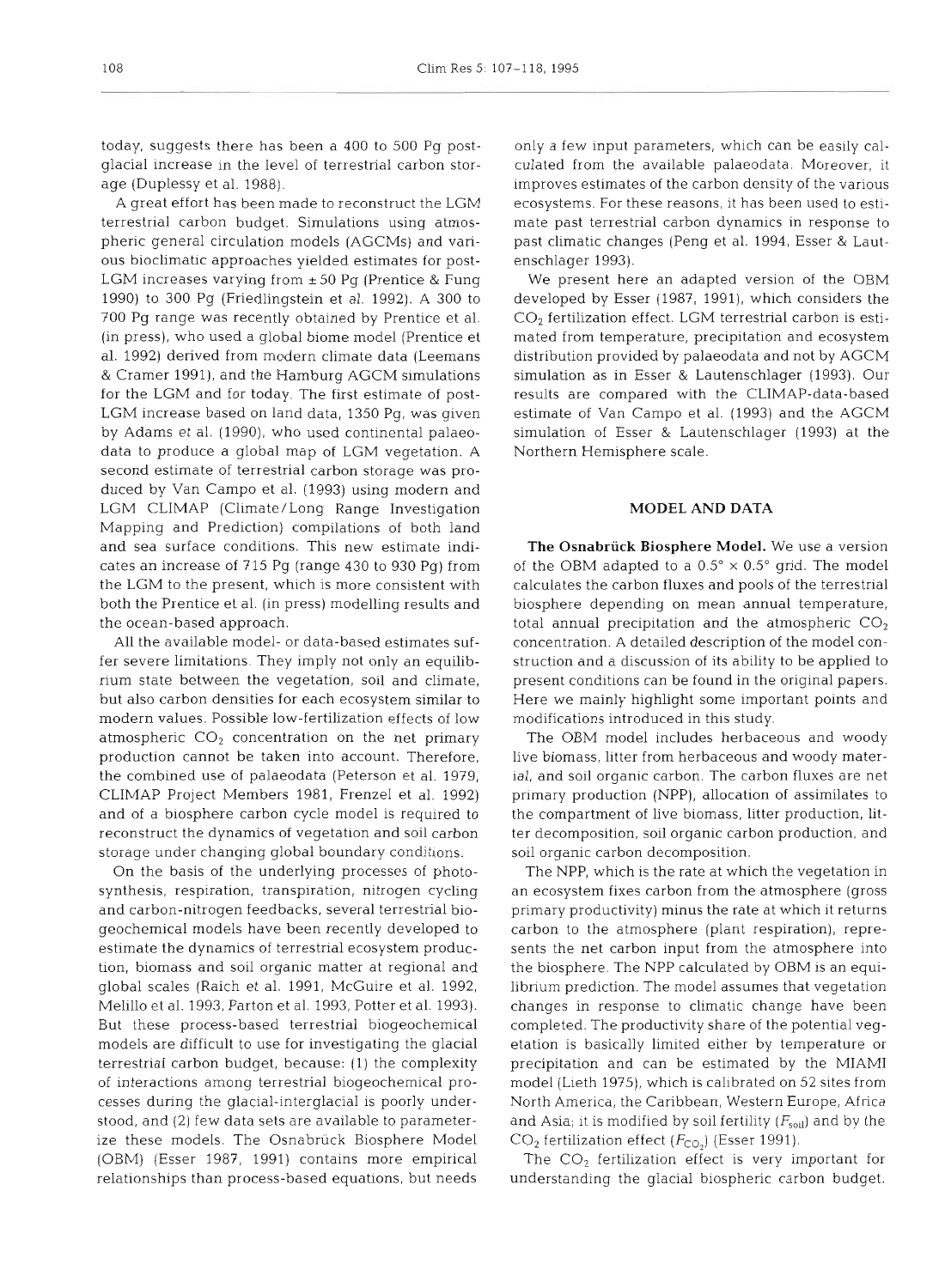The  $CO_2$  fertilization factor,  $F_{CO_2}$ , represents the influ- biome model of Prentice et al. (1992). The mean stand atmospheric  $CO<sub>2</sub>$  concentration ( $CO<sub>2</sub>$ ) and soil fertility were taken from Esser (1991, Table 31.6).  $(F_{\text{sol}})$ . The CO<sub>2</sub> fertilization effect as described by Esser The soil data (Zobler 1986) were based on a soil map

In the OBM, the vegetation biomass is calculated by  $F_{\text{soil}}$  of 1 (McGuire et al. 1993). an empirical relationship between NPP and mean We limited our study to the Northern Hemisphere, of ranking) (Esser 1984), and represents approximately

To estimate the potential carbon storage in vegeta- lating carbon at an annual rate of 2.0 to 3.4 Pg. tion, in litter and in soil pools, we do not take into account the land-use effect. The losses of dissolved and particulate organic carbon through leaching or **PRESENT CARBON STORAGE IN THE**  deposition are generally negligible (Schlesinger & **NORTHERN HEMISPHERE**  Melack 1981, Schlesinger 1985).

trial period (present), and to 200 ppmv for the unlimited carbon source to fill the pools, we LGM, in agreement with the  $CO<sub>2</sub>$  measure-Members 1976), leading to a continental area calculated the initial values for each pool using a fixed atmosphere  $CO<sub>2</sub>$  concentration. The pre-run procedure indicated that 1500 yr were needed to stabilize the large soil pools and prevent model drift in the continued model run. of 18.71 million  $km^2$  for the Northern Hemisphere. Given that the atmosphere acts as an

The input data sets of the model were mean annual temperature, total annual precipitation, potential vegetation types and soil types at each grid cell.

The IIASA climatic database (Leemans & Cramer 1991) provides mean annual temperature  $(T_{0k})$  and total annual precipitation  $(P_{0k})$ for a grid of  $0.5^{\circ} \times 0.5^{\circ}$ . We considered 17 vegetation types (Table 1) defined as in the

ence of the entire complex of ecological effects of age of each biome and the factor needed to calculate atmospheric  $CO<sub>2</sub>$  concentration; it depends on the the proportion of herbaceous and woody production

(1991, Eq. 31.5) can be reliably used in the case of of the world (FAO-UNESCO 1974) given for a  $1^\circ \times 1^\circ$ modern higher CO<sub>2</sub> concentrations, but the extrapola- grid. The soil units of this map were interpolated at the tion of this equation to lower glacial  $CO_2$  concentra-  $0.5^\circ \times 0.5^\circ$  gridpoints as required by the model. The soil tions is still speculative. In consequence, we consider 2 fertility factor,  $F_{\text{split}}$  was derived by comparing the basic scenarios to examine the  $CO<sub>2</sub>$  fertilization effect measured NPP of the soil with NPP calculated from clion terrestrial carbon storage at the LGM as in Esser & mate only (Esser 1991). The soil types not given in Lautenschlager (1993). Table 31.4 in Esser (1991) were assumed to have an

stand age of vegetation. Mean stand age is derived where the input data needed were available for the from DATAVW (a few gaps are filled using the method LGM. The Northern Hemisphere represents about<br>of ranking) (Esser 1984), and represents approximately 70% of global terrestrial carbon storage (Van Campo the average turnover time of the vegetation. Litter pro- et al. 1993) and thus plays a large role in the global carduction and decomposition, and soil organic carbon bon budget. The boreal forest represents the largest production and decomposition, are functions of mean reservoir of soil carbon and is second, behind broadleaf annual temperature, total annual precipitation, atmos-<br>
humid forests, in vegetation carbon storage (Lashof pheric  $CO_2$  concentration, soil fertility, and vegetation 1989). Tans et al. (1990) hypothesized that mid-latitude types. ecosystems of the Northern Hemisphere are accumu-

Model inputs. The CO<sub>2</sub> concentration of the atmos-<br>The latitudinal distribution of the total carbon storphere was set to a value of 280 ppmv for the pre-indus- age in the Northern Hemisphere (Fig. 1) shows that the

ments from the Vostok ice core (Barnola et al. Table 1. The 17 biomes as defined by Prentice et al. (1992). The mean<br>1097) The see level reduction for the LCM stand age of each biome and the biomass share factor for herbac 1987), The sea level reduction for the LGM stand age of each biome and the biomass share factor for herbaceous production, Hh, were derived from Esser (1991, Table 31.6). (The biomass share factor for woody production is simply calculated as  $1 - H_h$ )

| Code        | Biome                         | Mean stand age<br>(yr) | $H_h$ |
|-------------|-------------------------------|------------------------|-------|
| TUND        | Tundra                        | 5                      | 0.48  |
| COGS        | Cool grass/shrub              |                        | 1.0   |
| <b>WTUN</b> | Wooded tundra                 | 10                     | 0.7   |
| <b>TAIG</b> | Taiga forest                  | 100                    | 0.34  |
| <b>CLMX</b> | Cold mixed forest             | 100                    | 0.36  |
| <b>CLDE</b> | Cold deciduous forest         | 100                    | 0.38  |
| COMX        | Cool mixed forest             | 130                    | 0.29  |
| COCO        | Cool conifer forest           | 130                    | 0.29  |
| WAMX        | Warm/evergreen mixed forest   | 130                    | 0.29  |
| WADE        | Temperate deciduous           | 150                    | 0.38  |
| <b>XEWS</b> | Xerophytic woods/shrub        | 20                     | 0.4   |
| <b>SEDE</b> | Semidesert                    | 15                     | 0.85  |
| SAWO        | Tropical savanna              | 5                      | 0.98  |
| <b>TRDF</b> | Tropical dry forest           | 80                     | 0.4   |
| HODE        | Hot desert                    | 5                      | 0.85  |
| WAGS        | Warm grass/shrub              |                        | 1.0   |
| EQEG        | Tropical rain/seasonal forest | 200                    | 0.37  |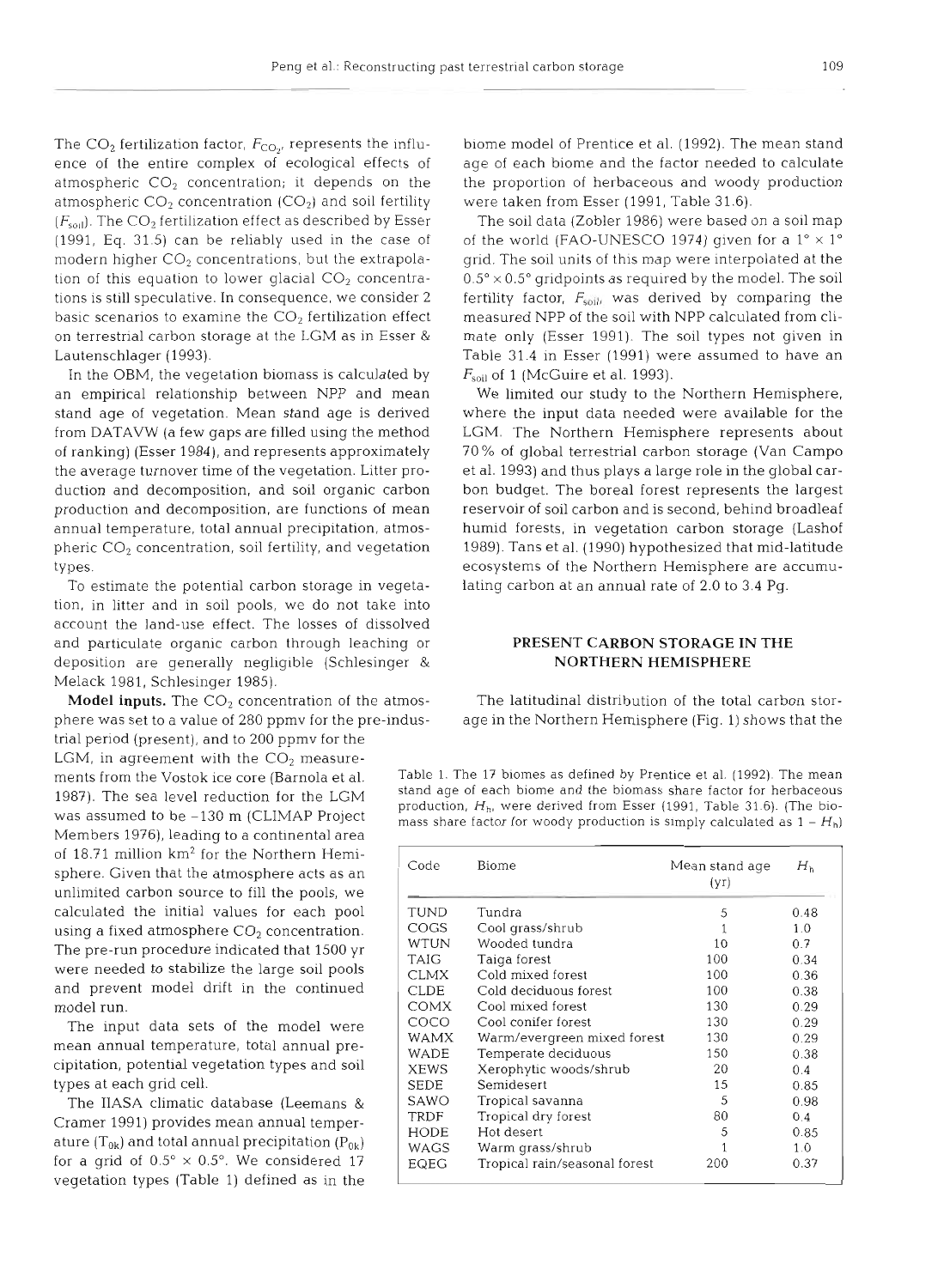highest amount is stored at about 52° N, where climate and nutrients are favorable for temperate and boreal forests on a large continental area. This result is similar to that of Van Campo et al. (1993).

The maximum vegetation carbon storage occurs in the equatorial humid forest with high biomass; the lowest vegetation carbon storage is found between 10° and 20" N, corresponding to open vegetation and desert, and between 65° and 80° N, corresponding to tundra-steppe and polar desert.

The soil carbon storage increases continuously from 20° to 50° N due to a gradual temperature decrease. The largest soil carbon storage appears at about 45° to 53" N, corresponding to temperate and boreal forests (with high carbon storage in peat bog soil). Tropical forest soil contains less carbon than other forest types, because high temperature and sufficient precipitation amplify the soil respiration.

The distributions of area and of carbon storage for each ecosystem are shown in Fig. *2.* The higher carbon





tribution of total carbon, vegetation carbon, and soil carbon by 0.5° latitude band

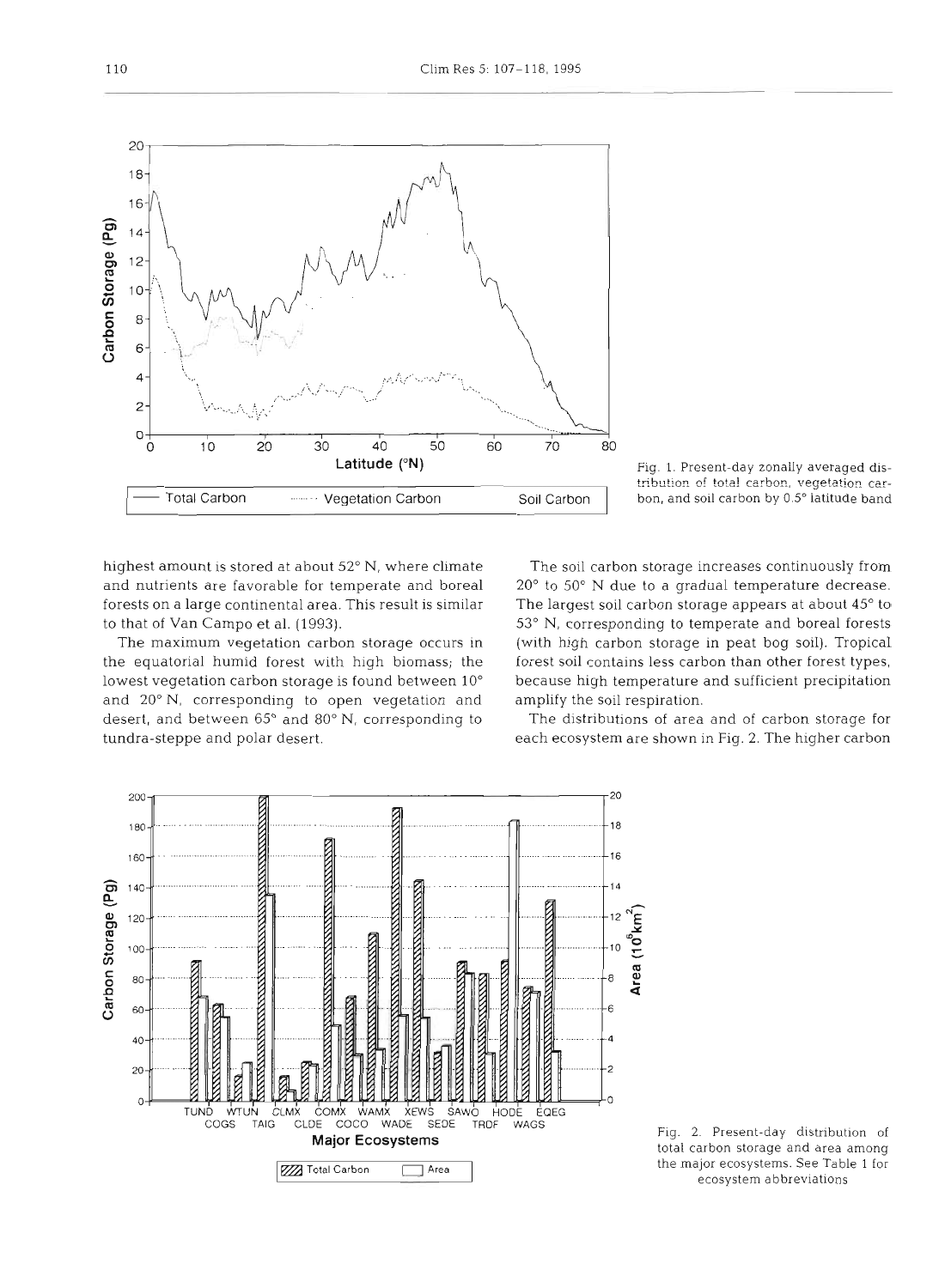

Fig. 3. Zonally averaged values of total carbon storage for temperature vanations of  $0^{\circ}$ C (present-day situation),  $-2^{\circ}$ C and  $-5$  °C, by latitude

storages occur respectively in taiga (TAIG) with 199 Pg, temperate deciduous forest (WADE) with 193 Pg and cool mixed forest (COMX) with  $172$  Pg, due to their larger area. The lower carbon storages are found in the cool mixed forest (CLMX) with 16 Pg, wooded tundra (WTUN) with 16 Pg and cool deciduous forest (CLDE) with 25 Pg, due to their smaller area. The hot desert (HODE) occupies the largest area with  $18 \times 10^6$  km<sup>2</sup>, but it has a low carbon storage (about 92 Pg)

Total carbon storage in the Northern Hemisphere (see Table 3) was 1604 Pg for the studied area of  $101 \times$  $10^6$  km<sup>2</sup>, with 431 Pg in the vegetation and 1173 Pg in the soil As carbon storage in the Northern Hemisphere is about 70 % of the global carbon storage (Van Campo et al. 1993), this result broadly agrees with calculations by Esser & Lautenschlager (1993) and is higher than estimations by Schlesinger (1977), Atjay et al. (1979) and Olson et al. (1985) for global terrestrial ecosystems with land-use disturbances (about 560 Pg in vegetation and 1500 to 1600 Pg in soil)

### **SENSITIVITY EXPERIME**

In order to examine how changes in temperature, precipitation and  $CO<sub>2</sub>$  concentration would affect carbon storage, several sensitivity studies were carried out with the OBM by altering the 3 factors individually (Esser 1987, McGuire et al. in press).

The atmospheric  $CO<sub>2</sub>$  concentration was about 200 ppmv at the LGM (Barnola et al. 1987). The palaeoclimatic data (CLIMAP Project Members 1976, Peterson et al. 1979) suggest that the unglaciated land

surface at 18000 yr BP was generally colder and drier than at present. The differences in temperature were from -1 to -12°C and even larger, while precipitation e — differences were more variable. The mean diffe: was about  $-5^{\circ}$ C for temperature and  $-30\%$  for precip- $\Xi$  itation. We studied the overall effect of climate o carbon storage by successively decreasing: (1) temperature at each gridpoint, by  $2^{\circ}C$  and  $5^{\circ}C$ ; (2) precipitation, by 10% and 30%; and (3) atmospheric  $CO<sub>2</sub>$  concentration, by 30 ppmv and 80 ppmv.

### **Sensitivity to temperature**

Temperature was decreased successively by 2°C and  $5^{\circ}$ C while precipitation and  $CO<sub>2</sub>$  concentration were maintained at modern values. Fig. 3 shows that the carbon storage increased from  $0^{\circ}$  to  $30^{\circ}$  N and q decreased from  $30^{\circ}$  to  $80^{\circ}$  N due to the ice shee the open vegetation extensions. Cooling reduces soil respiration more than vegetation photosynthesis between 0° and 30° N. In contrast, vegetation photosynthesis decreased more than soil respiration between 30" and 80" N. The range of response was evidently larger for the 5 "C decrease than for the 2 *"C* decrease; the change in carbon storage was especially dramatic in the high-latitude regions, where temperature is a strong limiting factor. The total carbon storage (Table 2) decreased by about 3.3 % for  $\Delta T = 2$  °C (28 Pg in vegetation and 25 Pg in soil), and by 9.2% for  $\Delta T = 5^{\circ}C$ (74 Pg in vegetation, 73 Pg in soil). As the LGM at high  $\mathfrak{d}_i$  and middle latitudes was much cooler than simu in these experiments, it is likely that the LGM carbon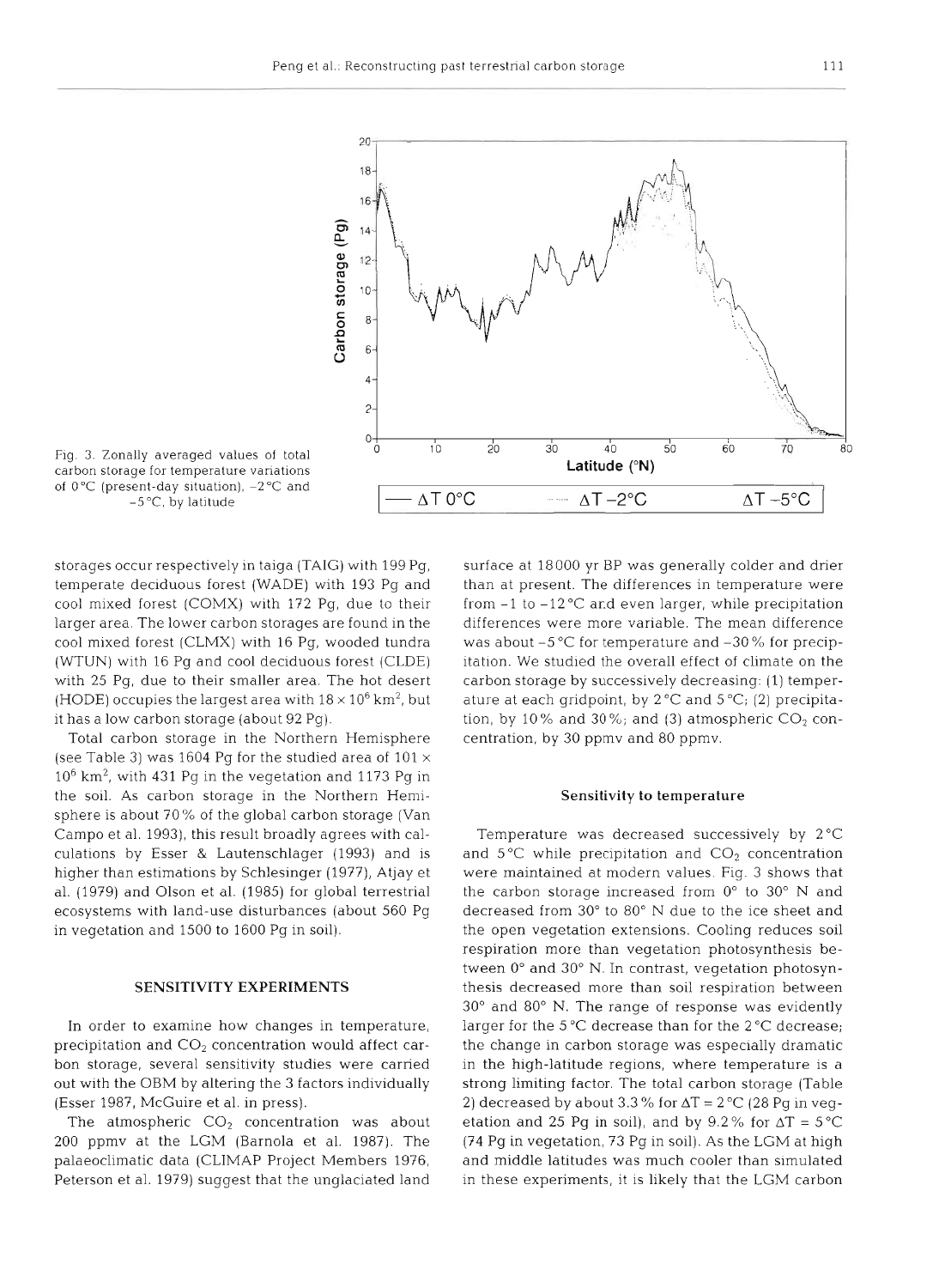storage was reduced by more than 20% due to temperature alone.

# Sensitivity to precipitation

The total carbon storage was slightly altered by precipitation decreases of 10 and 30%. Table 2 shows that the total carbon storage was decreased by 0.7% and 1.8% respectively. In fact, vegetation carbon storage decreased by 21 and 72 Pg respectively, but soil carbon increased by 11 and 42 Pg, because in these complex ecological interactions, the decrease in soil moisture limits soil metabolic activity, which might lead to a reduction of the soil heterotrophic respiration. At the scale of the Northern Hemisphere, the net effect is negative, although it is slightly positive between 58° and 75° N (Fig. 4).

### Sensitivity to  $CO<sub>2</sub>$  concentration

strong effect on carbon storage, leading to reductions of 8.1 % (36 Pg in vegetation, 92 Pg in soil) and 24.9% (109 Pg in vegetation, 290 Pg in Sensitivity to all 3 factors soil) respectively. In the OBM calculations, NPP is limiting factor in the changes of carbon storage. the LGM conditions. Fig. 5 and Table 2 show that decreases in *CO2* concentration by 30 and 80 ppmv had a

| Sensitivity experiment                                       | Veg. C          | Soil C          | Total C          | Change   |
|--------------------------------------------------------------|-----------------|-----------------|------------------|----------|
| Present climate                                              | 431             | 1172            | 1604             |          |
| Temperature $-2$ °C                                          | 403<br>$(-28)$  | 1148<br>$(-25)$ | 1551<br>$(-53)$  | $-3.3%$  |
| Temperature $-5^{\circ}$ C                                   | 357<br>$(-74)$  | 1099<br>$(-73)$ | 1456<br>$(-147)$ | $-9.2%$  |
| Precipitation $-10\%$                                        | 410<br>$(-21)$  | 1183<br>$(+11)$ | 1593<br>$(-10)$  | $-0.7%$  |
| Precipitation - 30%                                          | 359<br>$(-72)$  | 1215<br>$(+42)$ | 1574<br>$(-30)$  | $-1.8\%$ |
| CO <sub>2</sub> concentration<br>$-30$ ppm $v$               | 395<br>$(-36)$  | 1080<br>$(-92)$ | 1475<br>$(-128)$ | $-8.1%$  |
| CO <sub>2</sub> concentration<br>$-80$ ppmy                  | 322<br>$(-109)$ | 883<br>$(-290)$ | 1205<br>$(-399)$ | $-24.9%$ |
| Cumulative effects<br>$(-5\degree C, -30\% , -80\text{ ppm}$ | 249<br>$(-182)$ | 851<br>$(-322)$ | 1100<br>$(-504)$ | $-31.4%$ |

affected directly by *Fc:o,* which, as described above, We examine now the cumulative effects of changes depends on *CO2* concentration and soil fertility. This in temperature (-5"C), precipitation (-30%) and *CO2*  explains why  $CO_2$  concentration is the most important concentration (-80 ppmv), as they should better reflect



carbon storage for precipitation variations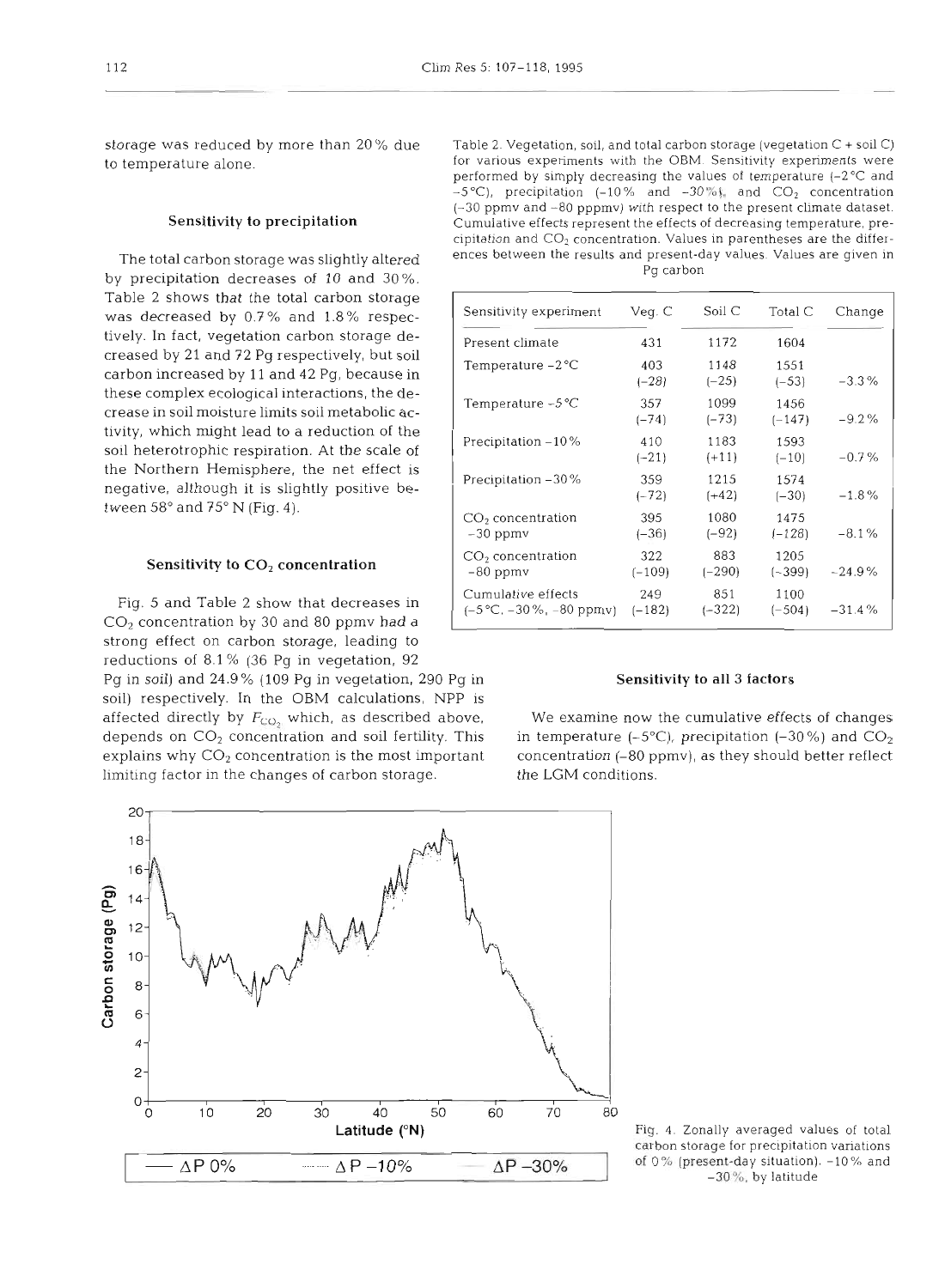

Fig. 5. Zonally averaged values of total carbon storage for several  $CO<sub>2</sub>$  concentrations, by latitude. The value of 280 ppmv represents the preindustrial  $CO<sub>2</sub>$  concentrat

limiting factors for temperate and boreal forests. More- anomalies. over, the  $CO<sub>2</sub>$  decrease amplifies the climatic effect through reduction of NPP. The second most sensitive zone was the equatorial band (0° to 5°N), where pre-<br>A MORE REALISTIC TEST FOR THE LGM IN THE cipitation and CO2 concentration were the most limit- **NORTHERN HEMISPHERE**  ing factors. Table **2** shows that the total carbon storage was decreased by **-32** % (182 **Pg** in vegetation, **322** Pg Vegetation and climatic LGM palaeodata at each

Fig. 6 shows that the greatest decrease of carbon occurred at the middle latitudes during the LGM, these storage was located at mid-latitudes, about 35° to carbon storage values certainly represent an upper 55" N, where temperature and precipitation are both limit. This must be tested now with more realistic

in soil). If we consider the extension of the ice caps and gridpoint are necessary to run the OBM, but very few the more pronounced temperature decrease which data are available. On the one hand, the CLIMAP re-



Fig. 6. Zonally averaged values of total several factors (simulated LGM:  $\Delta T$  = 200 ppmv)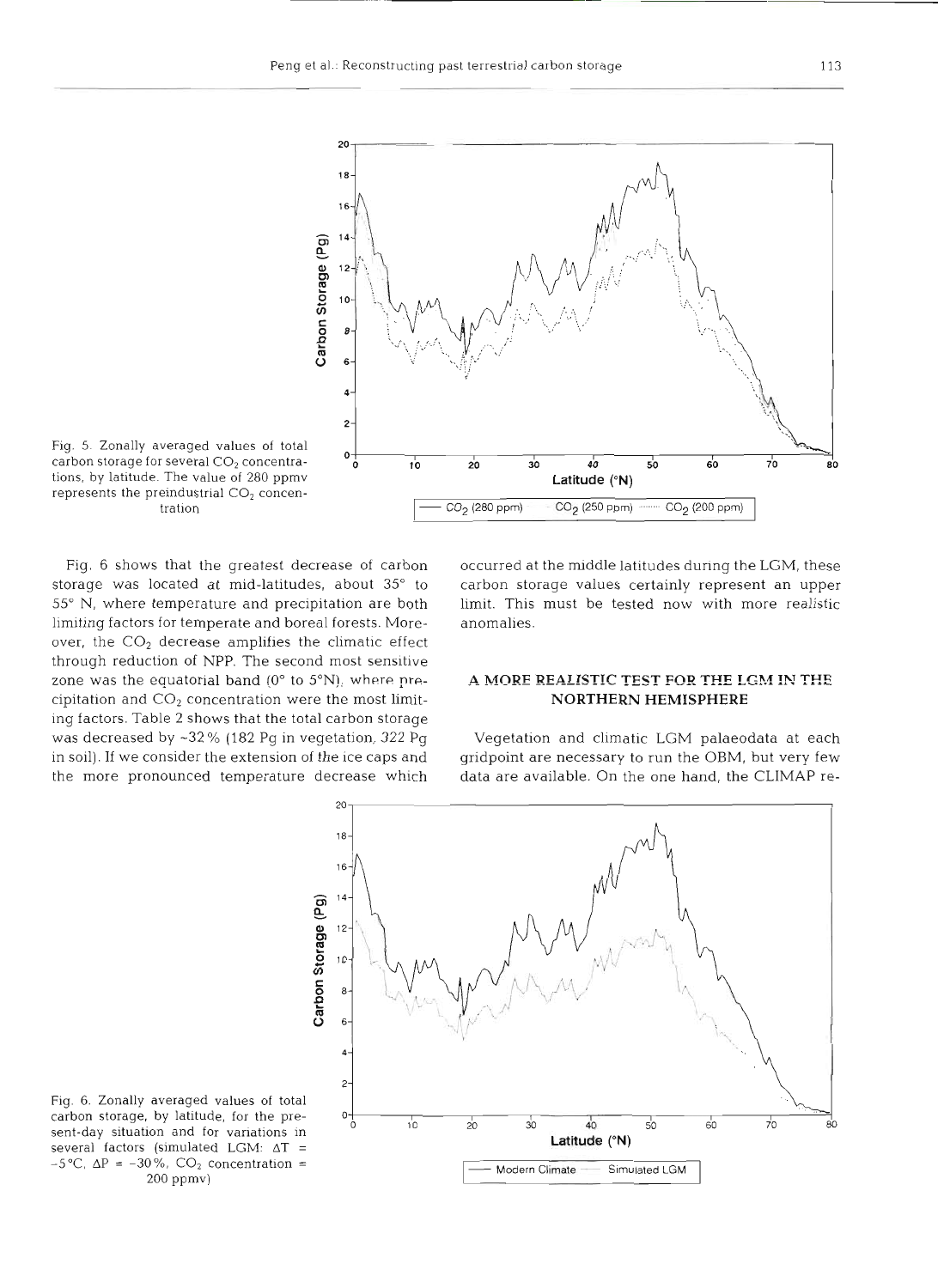constructions of the earth's surface at the LGM (CLIMAP Project Members 1981) provide main vegetation types, but not the mean annual temperature or total annual precipitation on the continents. On the other hand, the atlas of Frenzel et al. (1992) provides these 3 necessary variables, although the data, methods and stratigraphy on which the reconstructions are based are not clearly shown and their reliability is not indicated. However, the LGM period, with a vegetation dominated by steppes and tundra, is certainly more reliably reconstructed than any other periods presented in this atlas. In the absence of more recent reconstructions based on global palaeoecological databases, we used this atlas to perform an additional test of the OBM.

# Climate reconstruction

The anomalies of the mean annual temperature  $(\Delta T_{18k})$ , and total annual precipitation  $(\Delta P_{18k})$  for the LGM were digitized at the  $0.5^{\circ} \times 0.5^{\circ}$  gridpoints from the atlas of Frenzel et al. (1992). The mean annual temperature (T<sub>18k</sub>), and total annual precipitation (P<sub>18k</sub>) were obtained by adjusting the IIASA modern climate (Leemans & Cramer 1991) database values (TOk, POk) using the gridded anomalies:

$$
T_{18k} = T_{0k} + T_{18k}
$$
  

$$
P_{18k} = P_{0k} + P_{18k}
$$

### Vegetation reconstruction

The map of ecosystems proposed by Grichuk (Frenzel et al. 1992) provides the distribution of 9 main vegetation types which were digitized at the  $0.5^{\circ} \times 0.5^{\circ}$ grid level for the LGM. They correspond to a subset of the biomes of Prentice (Table 1): (1) preglacial tundra vegetation (TUND), (2) preglacial steppe vegetation (COGS), (3) boreal forest (TAIG), (4) broad-leaved and mixed conifer forest (COMX), (5) steppe and desert vegetation (SEDE), (6) subtropical savanna vegetation (SAWO), (7) tropical forests (TRDF), (8) tropical desert steppe vegetation (HODE), (9) high mountain (alpine) vegetation (TUND). The mean stand age (years) of each vegetation type and the factor needed to calculate the proportion of herbaceous and woody production were derived from Esser (1991. Table 31.6) assuming that these values are the same as those of the present for corresponding vegetation types.

# Soil data

Because of the lack of soil information for the LGM, we simply used the same soil map as for the present

and the same fertility factor  $(F_{\text{sol}})$ , assuming that  $F_{\text{sol}}$ stays constant under modern climatic conditions and LGM boundary conditions. We have no reason to think that such an assumption has important consequences for carbon storage, since  $F_{\text{snil}}$  values are in fact empirical correction factors which are defined as the ratio of the NPP measured on a given soil type to the NPP calculated from the MIAMI model (Lieth 1975).

### Estimation **of** carbon storage

Because the potential fertilization effect of  $CO<sub>2</sub>$  is not fully understood and certainly depends on factors not considered here, we chose 2 basic scenarios for estimating LGM carbon storage, as in Esser & Lautenschlager (1993): Scenario 1,  $CO<sub>2</sub>$  fertilization effect considered; Scenario 2, no  $CO<sub>2</sub>$  fertilization effect.

**Scenario 1.** At 200 ppmv  $CO<sub>2</sub>$ , the total carbon storage was estimated to be about 910 Pg (193 Pg in vegetation, 717 Pg in soil). This result indicates a 694 Pg increase in vegetation and soil since the LGM in the Northern Hemisphere, which is much more than the carbon storage increase (400 to 500 Pg) obtained for the whole globe based on ocean  $\delta^{13}$ C. Thus, the OBM certainly overestimates the  $CO<sub>2</sub>$  fertilization reduction during the LGM (Esser & Lautenschlager 1993).

**Scenario 2.** Neglecting the  $CO<sub>2</sub>$  fertilization effect gave carbon storage estimates of about 1276 Pg (251 Pg in vegetation, 1025 Pg in soil), which implies a 327 Pg increase in vegetation and soil since the LGM in the Northern Hemisphere, due solely to climate improving. This result is closer to the estimates of Van Campo et al. (1993). Considering that the carbon storage of the Northern Hemisphere contributed about 70 % of the global carbon budget at the LGM as calculated by Van Campo et al. (1993), this result agrees with the 400 to 500 Pg post-glacial increase in global terrestrial carbon storage estimated by deep ocean  $\delta^{13}$ C (Duplessy et al. 1988). This scenario shares with all the previous approaches (Adams et al. 1990, Prentice & Fung 1990, Friedlingstein et al. 1992, Van Campo et al. 1993, Prentice et al. in press) the assumption that the modern carbon densities for each ecosystem can be extrapolated to the LGM.

# DISCUSSION AND CONCLUSION

The sensitivity experiments suggest that temperature and atmospheric  $CO<sub>2</sub>$  concentration have important effects on terrestrial carbon storage. The  $CO<sub>2</sub>$ fertilization factor, which depends on the  $CO<sub>2</sub>$  concentration and soil fertility, involves complex processes. Although the  $CO<sub>2</sub>$  fertilization effect as modified by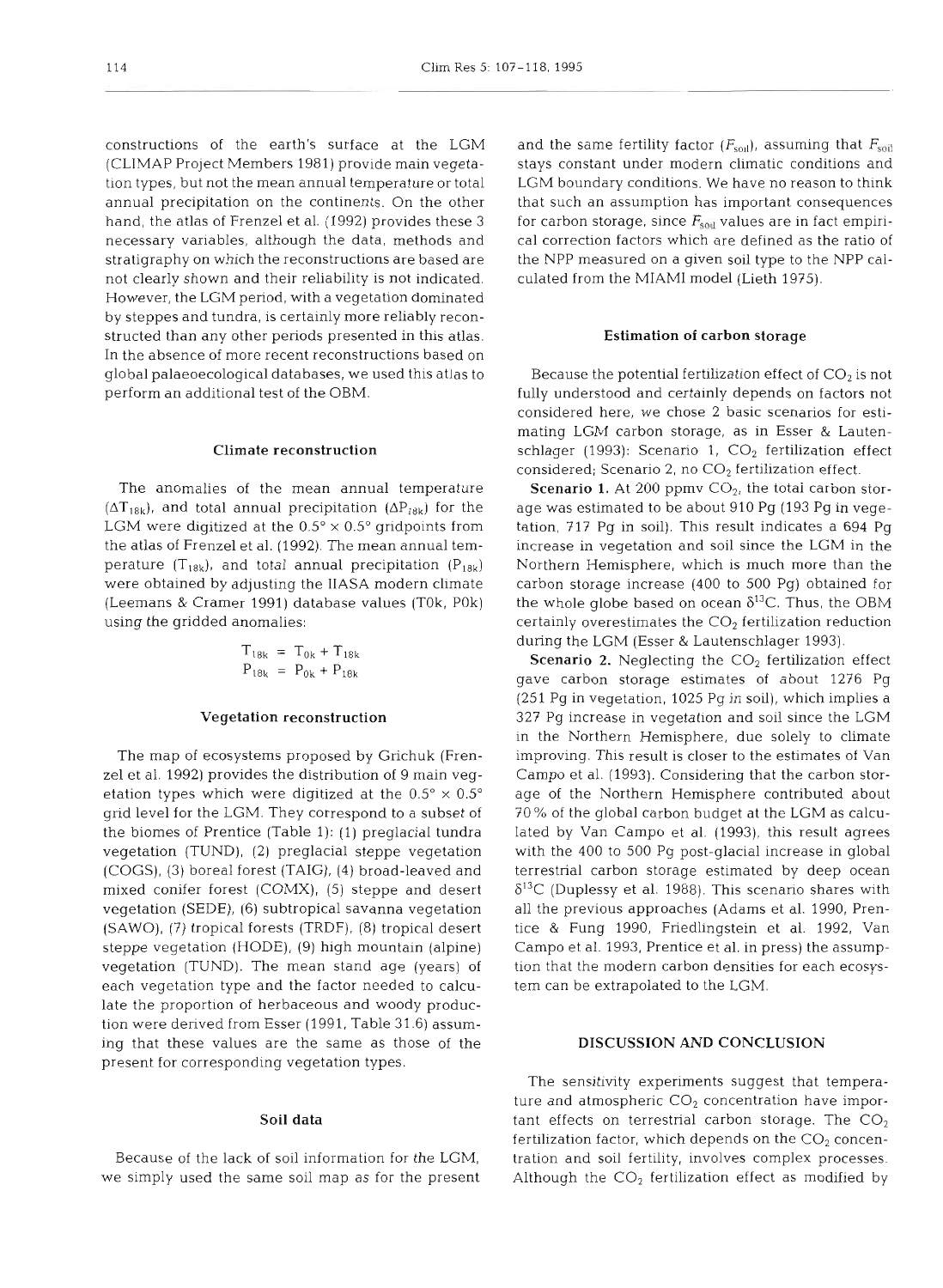Esser (1991) is reliable for the modern  $CO<sub>2</sub>$  concentration, extrapolation to the lower glacial  $CO<sub>2</sub>$  concentration (200 ppmv) at the LGM is still highly speculative and probably unreliable (Esser & Lautenschlager 1993).

The carbon storage of Scenario 1 is close to the low carbon storage estimates of Van Campo et al. (1993), whereas the result of Scenario 2 is most similar to th median estimate (Table 3). In fact, large parts of North America, Europe and Asia were covered by herbaceous vegetation (Melillo et al. 1990). C4 plants were more extensive than C3 plants during the LGM, for several reasons: C4 plants are not only more competitive (Patterson & Flint 1990) but also have a higher net photosynthesis (Taiz & Zeiger 1991) than C3 plants at low CO<sub>2</sub> concentrations. Considering C4 plants' physiological and ecological mechanisms and metabolism, the NPP of vegetation dominated by C4 plants should have been less reduced at the LGM than that constituted mainly by C3 plants. The carbon storage at the LGM should thus have been greater than suggested by Scenario 1 (Esser & Lautenschlager 1993). But, although the result of Scenario 2 is more similar to that of Van Campo et al. (1993), neglecting CO<sub>2</sub> fertilization is not realistic either. Rather, the reality must have been between these 2 extremes. A realistic estimate carbon storage in the Northern Hemisphere at the LGM, therefore, is between 910 and 1270 Pg.

If we compare the results of our 2 scenarios with the estimates of Esser & Lautenschlager (1993) using the previous assumption that the carbon storage of the Northern Hemisphere contributed about 70% of the global carbon budget during the LGM, as calculated by Van Campo et al. (1993), we find (Table 3) that the carbon storage levels under 2 scenarios of Esser & Lautenschlager (in press) are higher than those reported both in this study and in Van Campo et al. (1993). Especially the results of Scenario 2 of Esser & Lautenschlager (1993) (i.e. 19.2% increase from LGM to present) are in disagreement with both the global deep ocean  $\delta^{13}$ C data and our Scenario 2 result (i.e. 20.6% decrease). The main reason for this is that the AGCM model simulations generally overestimate precipitation in tropical and subtropical regions at the LGM, leading not only to a great reduction in the areas simulated as deserts and an extension of other biom types, but also to an increase in carbon content (Van Campo et al. 1993).

In Fig. 7, a comparison of the distribution of carbon storage among several major ecosystems is made between Scenario 2 of this study and the Van Campo et al. (1993) study (both without  $CO<sub>2</sub>$  fertilization effects). The figure shows that the greatest differences occur for the tundra and the tropical dry forest ecosystems, but in opposite directions. For the latter ecosystem, the

Table 3. Carbon storage budget from the LGM to the present in the Northern Hemisphere as reported in this study, Van Campo et al. (1993) and Esser & Lautenschlager 1993). The percentage change was calculated according to the mean present value. The areas do not include the ice and polar deserts. In the columns for Esser & Lautenin litter and the Campo et al. (1993) include carbon storage as calculated by Van  $\circ$ for soil of the global area the values level, 75% were inundated due to rising sea contributed about Northern Hemisphere to areas which the schlager (1993), the values in parentheses are related t area of assuming that the δy estimated areas are

|                               |                              |                                                                                                        | 95.33<br>432 (99)<br>$(274 (202)$<br>$(706 (301)$<br>$+323$<br>$+19.2\%$    |
|-------------------------------|------------------------------|--------------------------------------------------------------------------------------------------------|-----------------------------------------------------------------------------|
| Esser & Lautenschlager (1993) | Scenario 1 Scenario 2<br>LGM |                                                                                                        | 95.33<br>329 (74)<br>980 (152)<br>980 (226)<br>149<br>-8.8%                 |
|                               | Present                      | $\frac{102.30}{496}$<br>1188<br>1684                                                                   |                                                                             |
|                               | High                         |                                                                                                        | $\begin{array}{c} 96.71 \\ 370 \\ 1201 \\ 1571 \\ -171 \\ -9.8 \end{array}$ |
|                               | LGM<br>Median                |                                                                                                        | $96.71$<br>$272$<br>$978$<br>$1250$<br>$1492$<br>$-48.2\%$                  |
| /an Campo et al. (1993)       | Low                          |                                                                                                        | 96.71<br>205<br>739<br>798<br>-798<br>-45.8%                                |
|                               | Present                      | 00.96<br>500<br>1242<br>1742                                                                           |                                                                             |
|                               |                              |                                                                                                        | 96.71<br>251<br>1025<br>1276<br>-328<br>-20.6%                              |
| This study                    | Scenario 1 Scenario 2<br>LGM | 96.71<br>194<br>716<br>1094<br>1094                                                                    | $-43.3%$                                                                    |
|                               | Present                      | 100.96<br>431<br>1173<br>1604                                                                          |                                                                             |
|                               | Times:                       | Area (x 10 <sup>6</sup> m <sup>2</sup> )<br>Veg C (Pg)<br>Soil C (Pg)<br>Total C (Pg)<br>LGM – present | Change                                                                      |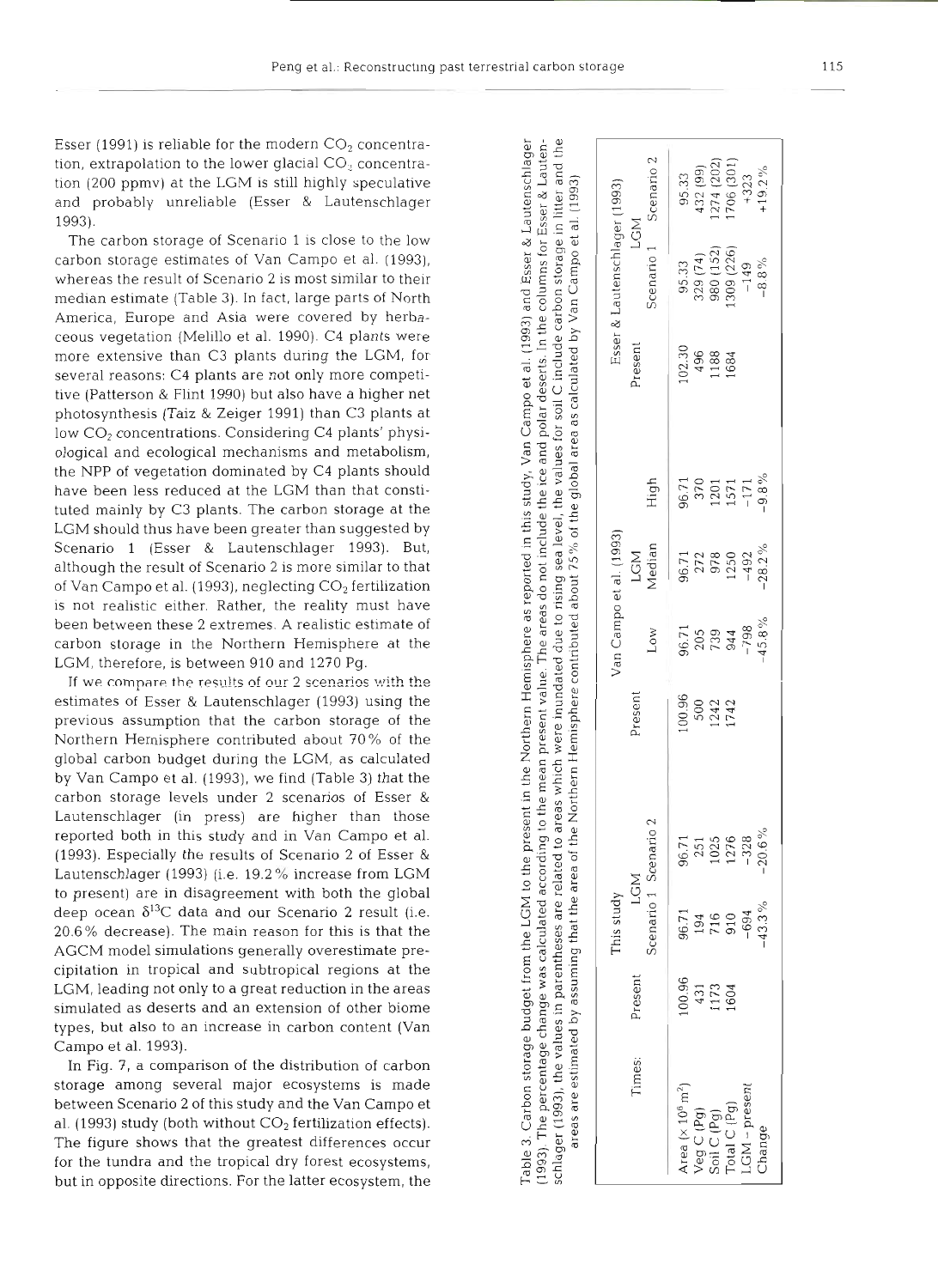structed (Fig. 7a, TRDF). For the tundra, Olson et al. the same soil fertility factors from the LGM to the pre-(1985) ascribe a higher carbon density than estimated sent. A further limitation lies in our insufficient knowlby the OBM, which is likely unable to simulate the edge of palaeoclimate and palaeovegetation distribuhigh carbon content in tundra soil. tion at the LGM. The alternative is to couple a biosphere

gression-based empirical model which hardly takes into Lautenschlager (1993), but this approach also has limiaccount possible geophysical feedback between de- tations (low resolution, rough parameterization and apcomposition and productivity (McGuire et al. 1993). proximate boundary conditions) and must be validated Moreover, because of the lack of systematic soil infor- by data, which justifies our approach.



Fig. 7 Comparison between the results of Van Campo et al. (1993) and those of S, Ketner P (eds) The global carbon Scenario 2 of this study (no  $CO_2$  fertilization), showing (a) area, and (b) total car- cycle. SCOPE 13. Wiley, Chichester, p bon storage of the major ecosystems at the LGM (see Table 1 for ecosystem codes). 129-182 Here TRDF includes EQEG; SEDE includes HODE. CLMX includes COMX, Barnola JM, Raynaud D, Korotkevitch YS, WADE and CLDE. The other ecosystems are not represented at the LGM Lorius C (1987) Vostok ice core pro-

difference is due to the difference in the area recon- mation for the LGM, it is probably simplistic to assume The OBM is inherently limitated, because it is a re- model to an AGCM simulation, as was done by Esser &

> In summary, our sensitivity experiments suggest that the changes in temperature and in  $CO<sub>2</sub>$  concentration affect carbon storage more than changes in precipitation. It appears that a weakening of  $CO<sub>2</sub>$  fertilization must be invoked to obtain a realistic estimate of LGM carbon storage. At the scale of the Northern Hemisphere, our reconstruction (i.e. low terrestrial carbon storage at the LGM combined with low  $CO<sub>2</sub>$  concentration) implies that the terrestrial biosphere acted as a sink for the  $CO<sub>2</sub>$  released by the ocean during the post-glacial atmospheric  $CO<sub>2</sub>$  increase. The size of this sink, based on our reconstruction from the Osnabriick Biosphere Model and palaeodata, agrees broadly with the ocean  $\delta^{13}$ C.

> Acknowledgements. The EEC EPOCH Programme and the Programme Environment (Groupe Ecosystemes-PlGB) of the Centre National de la Recherche Scientifique supported this research We thank G. Esser who kindly provided the low resolution version of the Osnabrück Biosphere Model. Further, we thank J. C. Duplessy for his comments on an earlier draft of the manuscript.

# LITERATURE CITED

- Adams JM, Faure H, Faure-Denard L, McGlade JM, Woodward F1 (1990) present. Nature 348:?11-714
- Terrestrial primary production and phytomass. In: Bolin B, Degens E, Kempe
-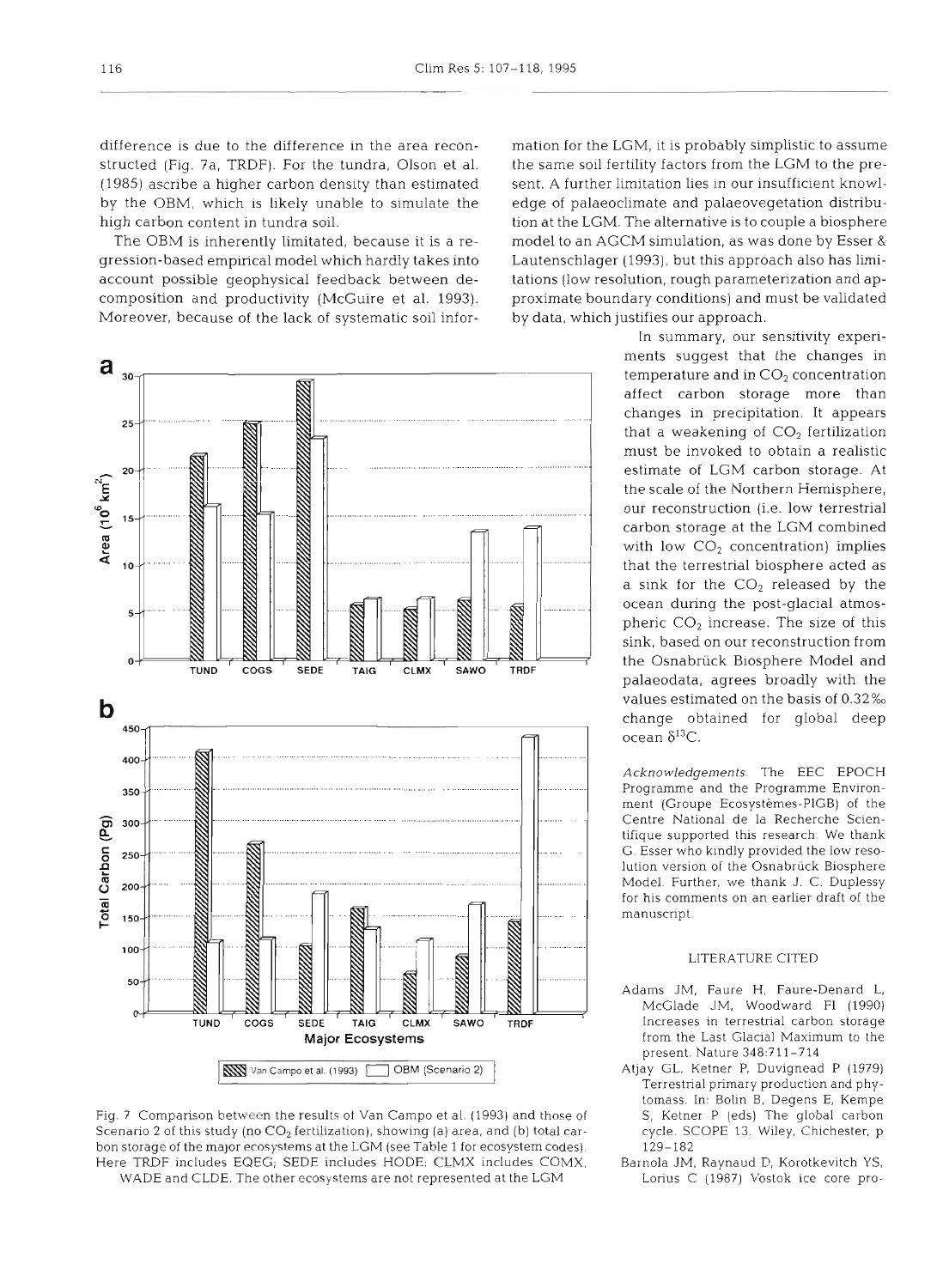vides 160,000 years record of atmospheric  $CO<sub>2</sub>$ . Nature 329:408-414

- Broecker WS (1982) Glacial to interglacial changes in ocean chemistry. Prog Oceanogr 11:151-197
- Broecker WS, Peng TH (1989) The cause of the glacial to interglacial atmospheric  $CO<sub>2</sub>$  change a polar alkalinity hypothesis. Global biogeochem Cycles 3:215-239
- CLIMAP Project Members (1976) The surface of the Ice-Age earth. Science 191:1131-1136
- CLIMAP Project Members (1981) Seasonal reconstruction of the earth's surface at the Last Glacial Maximum. Map Chart Series MC-36, 1-18. Geological Society of America
- Duplessy JC, Shackleton NJ. Fairbanks RG. Labeyrie L, Oppo D, Kallel N (1988) Deepwater source variations during the last climatic cycle and their impact on the global deepwater circulation. Paleoceanography 3:343-360
- Esser G (1984) The significance of biospheric carbon pools and fluxes for the atmospheric  $CO<sub>2</sub>$ : a proposed model structure. Prog Biometeorol3:253-294
- Esser G (1987) Sensitivity of global carbon pools and fluxes to human and potential climatic impacts Tellus 39B:245-260
- Esser G (1991) Osnabriick Biosphere Model: structure, construction, results. In: Esser G, Overdick D (eds) Modern ecology: basic and applied aspects. Elsevier, Amsterdam, p 679-709
- Esser G, Lautenschlager M (1993) Estimating the change of carbon in the terrestrial biosphere from 18,000 BP to present using a carbon cycle model. Environ Pollut 83:45-53
- FAO-UNESCO (1974) Soil map of the world, 1: 5 000000, Vols. I-X. UNESCO, Paris
- Frenzel B, Pécsi M, Velichko AA (eds) (1992) Atlas of paleoclimates and paleoenvironments of the northern hemisphere, Late-Pleistocene-Holocene. Geographical Research Institute, Hungarian Academy of Sciences, Budapest
- Friedlingstein C, Delire C, Muller JF, Gerard JC (1992) The climate induced variation of the continental biosphere: a model simulation of the last glacial maximum. Geophys Res Lett 19:897-900
- Lashof DA (1989) The dynamic greenhouse. feedback processes that may influence future concentrations of atmospheric trace gases and climatic change. Clim Change 14: 213-242
- Leemans R, Cramer WP (1991) The IIASA database for mean monthly values of temperature, precipitation, and cloudiness on a global terrestrial grid. Rep lIASA Research RR-91-18. International lnstitute for Applied System Analysis, Laxenburg
- Leuenberger M, Siegenthaler U, Langway C (1992) Carbon isotope composition of atmospheric  $CO<sub>2</sub>$  during the last ice age from an Antarctic ice core. Nature 375:488-490
- Lieth H (1975) Modeling the primary production of the world. In: Lieth H, Whittaker RH (eds) Primary productivity of the biosphere. Springer-Verlag. New York. p. 237-263
- Marino BD, McElroy MB, Salawitch RJ, Spaulding WG (1992) Glacial-to-interglacial variations in the carbon isotopic composition of atmospheric  $CO<sub>2</sub>$ . Nature 357:461-465
- McGuire AD, Joyce LA, fficklighter DW, Melillo JM, Esser G. Vorosmarty CJ (1993) Productivity response of climax temperate forests to elevated temperature and carbon dioxide: a North American comparison between two global models. Clim Change 24:28?-310
- McGuire AD, Melillo JM, Joyce LA, Kicklighter DW, Grace AL, Moore B **111,** Vorosmarty CJ (1992) Interaction between carbon and nitrogen dynamics in estimating net primary productivity for potential vegetation in North America Global biogeochem Cycles 6-101-124
- Melillo JM, Callaghan TV, Woodward FI, Salati E, Sinha SK (1990) Effect on ecosystems. In: Houghton JT, Jenkins GJ, Ephraums JJ (eds) Climate change: the IPCC scientific assessment. Cambridge University Press, Cambridge, p 283-310
- Melillo JM, McGuire AD, Kicklighter DW, Moore B 111, Vorosmarty CJ, Schloss AL (1993) Global climate change and terrestrial net primary production. Nature 363:234-240
- Olson JS, Watts JA, Allison LJ (1985) Major world ecosystem complexes ranked by carbon in live vegetation, a database. NPD-017, Carbon Dioxide Information Center, Oak Ridge National Laboratory, Oak Ridge, TN
- Parton WJ, Scurlock JMO, Ojima DS, Gilmanov TG, Scholes RJ, Schimel DS, Kirchner T, Menaut JC, Seastedt T, Garcia Moya E. Apinan Kamnalrut, Kinyamario JI (1993) Observations and modeling of biomass and soil organic matter dynamics for the grassland biome worldwide. Global biogeochem Cycles 4:785-809
- Patterson DT, Flint EP (1990) Implications of increasing carbon dioxide and climate change for plant communites and competition in natural and managed ecosystems. In: Kimball et al. (eds) Impact of carbon dioxide, trace gases, and climate change on global agriculture. ASA Spec. Publ. Number **53,** American Society of Agronomy, p 83-110
- Peng CH, Guiot J, Van Campo E, Cheddadi R (1994) The vegetation carbon storage variation in Europe since 6000 BP: reconstruction from pollen. J Biogeogr 21:19-31
- Peterson GM, Webb T 111, Kutzbach JE, Van Der Hammen T, Wijmstra TA, Street FA (1979). The continental record of ewironmental conditions at 18000 yr B.P.: an initial evaluation: Quat Res 12:47-82
- Potter CS, Randerson JT, Field CB, Matson PA, Vitousek PM, Mooney HA, Klooster SA (1993) Terrestrial ecosystem production: a process model based on global satellite and surface data. Global blogeochem Cycles 4:811-841
- Prentice IC. Cramer W, Harrison SP, Leemans R. Monserud RA, Solomon AM (1992) A global biome model based on plant physiology and dominance, soil properties and climate J Biogeogr 19.1 17-134
- Prentice IC, Sykes MT, Lautenschlager M, Harrison SP, Denissenko 0. Bartlein PJ (in press) Modelling the increase in terrestrial carbon storage after the last glacial maximum. Global Ecol Biogeogr Lett
- Prentice KC, Fung IY (1990) The sensitivity of terrestrial carbon storage to climate change. Nature 346:48–51
- Raich JW, Rastetter EB, Melillo JM, Kicklighter DW, Steudler PA. Peterson BJ, Grace AL, Moore B 111, Vorosmarty CJ (1991) Potential net primary productivity in South America: application of a global model. Ecol Appl 1:399-429
- Schlesinger WH (1977) Carbon balance in terrestrial detritus. A Rev Ecol Syst 8:51-81
- Schlesinger WH (1985) The formation of caliche in soil of the Mojave Desert. California. Geochim Cosmochim Acta 49: 57-66
- Schlesinger WH, Melack JM (1981) Transport of organic carbon in the world's rivers. Tellus 33.172-187
- Shackleton NJ (1977) Carbon 13 in Uvigerina: tropical rain forest history and the equatorial Pacific carbonate dissolution cycles. In: Anderson RLN, Malahoff A (eds) The fate of fossil fuel  $CO<sub>2</sub>$  in the oceans. Plenum, New York, p  $401 - 42$
- Taiz L, Zeiger E (1991) Plant physiology. The Benjamin Cummings Publ CO, Redwood City, CA
- Tans PP, Fung IY. Takahashi T (1990) Observational constraints on the global atmospheric  $CO<sub>2</sub>$  budget. Science 247~1431-1438
- Van Campo E, Guiot J, Peng CH (1993) A data-based re-